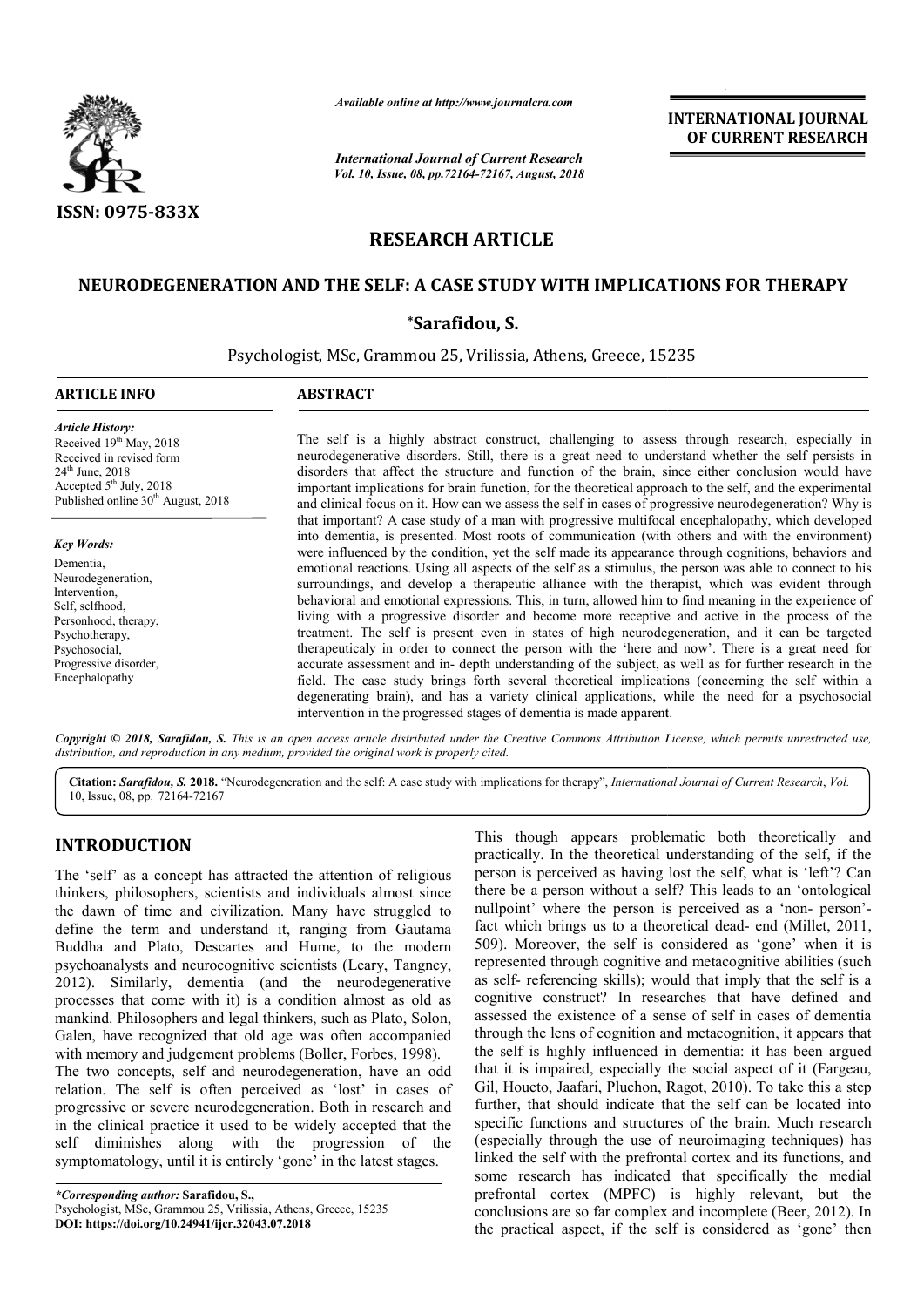formal and informal caring for individuals suffering from neurodegeneration could lack respect for the person, and could deprive the individual of their agency, dignity, quality of life and of care (Hadjistavropoulos, Hunter, Kaasalainen, Malloy, Smythe, Williams, 2013). Overall the view that the self is 'gone' in cases of neurodegeneration is problematic, lacks the support of strong evidence, and could lead to demoralized care. To fill the gap in the literature some recent research has aimed at investigating the self in cases of dementia. It has been recently argued that individuals with dementia maintain a sense of self, despite the neurodegenerative disorder. There is both theoretical and empirical support for the argument. Theoretically, the self was usually assessed through cognitive skills (such as autobiographical memory) or metacognitive abilities (such as the ability to reflect on the self) (Leary, Tangney, 2012). Yet it can be perceived as a dynamic and multifaceted construct.

The dynamic property of the self allows the person to change based on the abilities and needs of each age, yet remain the same inside, have a 'stable core' (Millet, 2011). The many aspects of the self could be seen through: the cognitive abilities and cognitions linked with it (such as self- knowledge, selfregulation, self- awareness), the range of emotional experience, expression, and motivation (such as self- relevant emotions, emotional reactions based on the self, self- conscious emotions, self motives- like the motive for self- enhancement), the behavioral and social experience and skills (such as selfcontrol, the self as a 'doer', behavioral expressions of the self through personality, the social self), the self- related constructs and phenomena (such as personality, identity, selfactualization, self- esteem), and through the physical and sensory reality of the person (Leary, Tangney, 2012). To combine, the self has a cognitive, a behavioral, an emotional and a physical aspect (Woods, 2001). Linking with dementia, parts of these aspects are influenced by the neurodegeneration, but not all of them- thus a core of the self remains, even if it is altered due to the condition. Moreover, the person continues to interact with, and influence his/ her surroundings, fact which make the individual an active agent, even in cases of severe brain damage (Millet, 2011). Empirical evidence support this argument. Studies have shown that the self appears almost unharmed in the first stages of dementia, with the many aspects of it remaining similar to the past (Clare, et al, 2012) Other studies have shown that in cases of early- onset dementia the self may be altered but, again, aspects of identity remain 'there' (Harris, Keady, 2009). Finally, when it comes to advanced dementia (and specifically Alzheimer's), it has been argued that the self exists and can be detected (Desgranges, Eustache, Eustache, Juskenaite, Laisney, Letortu, Platel, 2013). Moreover, neuroscientific studies have indicated that selfrelated processes and aspects are located in different parts of the brain, and of the prefrontal cortex, making the sum of the self relying on several brain structures, thus more enduring to brain damage. Other neuroimaging studies have shown that refering to the self may cause higher stimulation of the MPFC, compared to refering to others, or information non related to the self (Beer, 2012). Taken together, neuroscientific and psychosocial findings indicate that the self may persist and endure throughout the process of a neurodegenerative disorder. The existence of the self in cases of severe neurodegeneration was manifested in the case study of X.

**Case Study:** X was a man of 48- he was healthy physically and mentally, until the sudden loss of a parent, after which he exhibited certain symptoms. At first (as informed by the caregiver, and his clinical history) he was diagnosed with clinical depression with catatonic symptomatology. Increasingly he developed certain neurological symptoms (such as hardship in the process of writing, typing and expressing himself, which were central to his occupation, slower eye movements), which were initially attributed to depression but which expanded into severe dizziness, and inability/ unwillingness to get out of bed even for the basic needs. The symptoms lead to a car accident, which did not cause any serious physiological or brain damage, yet upon waking up his brain function was changed and highly decreased. This state, along with the lack of proper diagnosis at that point, intensified, and the man ended up losing many central brain functions (such as the ability to coordinate movement in order to walk). A little while later the man was assessed by a neurologist, was properly diagnosed with progressive multifocal encephalopathy, and was submitted to an inpatient unit specializing in dementia. At the same time, due to his overall poor health, he developed an infection of the lungs, for which he was treated.

A little while later, he was assigned to me in order to offer a psychosocial intervention. When I met him, he was in a state of severe neurodegeneration. Encepalopathy, a relatively rare condition, is a form of infection of the central nervous system, caused by the papova virus, JC. It leads to changes in the brain structure and function: there are damages in the white matter (as shown through MRIs) and mainly the occipital and parietal regions are affected; 'centers' of infection are progressively created in different substructures of the nervous system- with impairements starting with the more complex (frontal lobe) capabilities, and leading all the way to somatosensory and verbal damage (Fuller, Manford, 2010, Darby, Walsh, 2005). The level of neurodegeneration lead to the exhibition of dementia due to other medical condition, and the symptomatology covered a wide range. In the first meeting with the man, I came across a person who could not move his limbs consciously or stand (he was placed in a chair with arms in order for them to help him not fall over in his side), could not eat (thus was fead through gastrostomy), could not direct his gaze or maintain eye contact, could not control his somatic functions, could hardly verbalize some words. Most of the time he had his eyes closed, was unresponsive to any environmental stimuly (sounds, lights, me talking to him), and only reacted when he experienced a caughing spree (which was often and intense), or when a nurse tried to do something 'disturbing' (such as dressing him, picking him up from bed, feeding him, etc). In an assessment, he scored 0 in the MMSE, and 1 in the Severe version of it, while he was unresponsive to sounds, lights/ darkness, touch, smells, despite the intensity of the stimulus. This unresponsiveness, apathy and detouchement from the environment were going on for many of our sessions-I was beginning to feel desperate. It was then that I noticed: in his Severe score he had said his name (hence the score 1), and every time someone said his name he moved his eyes (whether they were closed or open- there was some kind of movement). I tried to assess whether he would be responsive in some way about other information linked to the self, through talking to him. I would ask or state characteristics and qualities of the self, drawing from the information offered by the caregiver (for example about personality traits, preferences, his job). Through that some initial responses were observed: a slight movement of the eyes, or of the hand, a slight kick with the foot- all of which were not occuring when I was talking about things non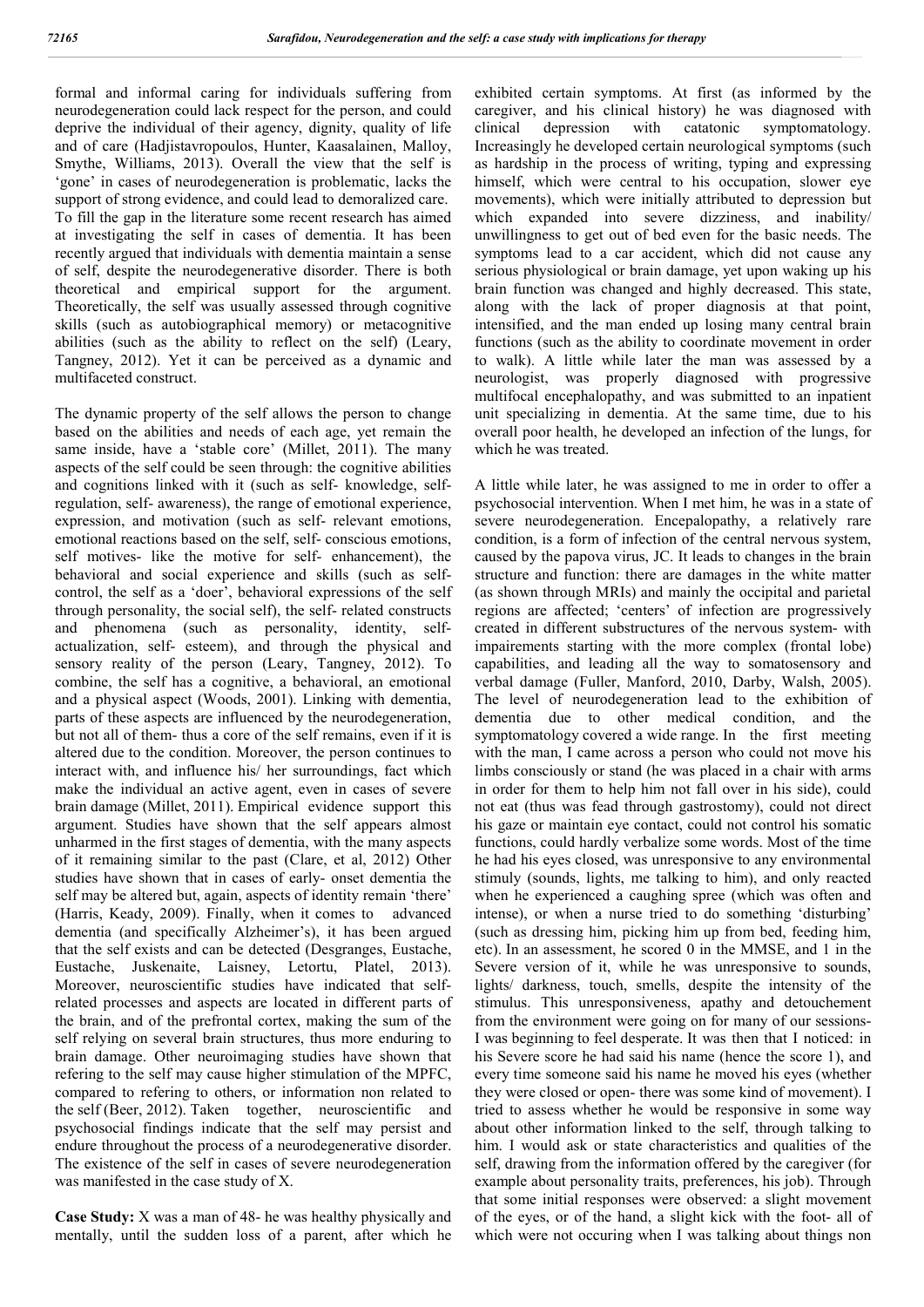related to him. I expanded this 'strategy' by talking about him in the past, present and future, bringing him to the 'here and now', and explaning it- breaking it down for him (for example 'the usual nurse is coming now to give you food, ok? You have your eyes closed, and she may touch you, this should not scare you'). His responses were increasing and sometimes he would open his eyes, and in some rare occassions he would direct his gaze toward me, he would move his limbs intensly- with a slight sense of control. He used to write, so in some occassions I read to him things that he had written. One day I read to him a part from one of his stories- he began to shout, and move his body- he seemed to recognize but dislike what he heard. I asked him 'Who wrote that?' and he said 'Me'. I asked 'Do you like it?', he answered 'No' (and after asking why) 'I can't write now'. At that point I tried to offer cognitive, emotional and physical stimuli related to the self in all our sessions. Referring to his past, and explaining his present appeared to be of help. We progressively began having 'conversations', and he slowly began to exhibit 'trust' towards me. He would say 'hi' and aswer if he is well or not when we met (which was a huge progress), he would look at me at least once during each session, he expressed his needs verbally and was ok with certain activities when I was there explaning to him (such as feeding), he reacted emotionally (either negatively through shouting or positively through calmness) and behaviorally (spoke about it, or nodded) to stimuli regarding the self in the past, and was more receptive in stimuli from his present (he did not react agressively in the daily 'obligations').

What was interesting was that he did not react the same to neutral or false stimuli at different time points. For example when I presented him with incorrect information about himself he was able to state that- for example in the question 'are you a young child?' he would answer 'No', as well as in the question 'are you a doctor?', whereas in the question 'do you like dogs?' he would say 'Yes'. When I read him his own texts, he was somehow reactive (based on the moment), whereas when I read him texts by others he would be unresponsive. Similarly when I spoke of random themes he was indifferent, whereas when I spoke about him or said his name there would be a hint of reaction. Also, information regarding the self could cause an emotional reaction and irrelevant information- even if it had an emotional valence, did not. The man reacted cognitively (through understanding and relating self- knwledge), emotionally (either stated clearly 'I am happy/ sad/ ok', or expressed through facial expressions and physical posture and movement), behaviorally and physically (through moving the body by command, or using the body to direct/ point to something, nodd) in stimuli regarding the self. This is an interesting fact, since at some points he appeared as if some skills were entirely impaired, and at other (brief) times he exhibited use of these skills (such as moving the body willingly, speaking clearly using words, directing the gaze, etc). It seems as if they were inactive, and could be activated through using the self as a stimulus. This in turn brought the person in the 'here and now'. There were many sessions of intensity, were the man 'existed in the present'. In one occasion, I read to him a text of his concerning hope. He began shouting- I asked him to state with words what he wanted. He said 'I am not well. I want to be well.' I told him 'Do you try to get better?' 'No', 'Do you not hope? You wrote here that you hope'. The man's facial expression changed into a face of sorrow, his eyes teared up, his fist clenched. 'I hope' he said, and he cried. Several similar events (with very high emotional intensity) occurred, during which the man could recognize his

current state (said he could not write now, but could in the past), and could come in connection with his surroundings. All these indicate that even in cases of severe neurodegeneration and progressed dementia, the self persists, and finds a way to manifest itself. The current case study indicates cognitive, emotional, behavioral and physical manifestations of the self. Although it is not easy to formally assess the self in such cases, it is possible to detect it through careful (day- to- day) observation. This is important in the psychosocial treatment of neurodegenerative disorders, since in some cases it could be the only way to evoke interaction with the surroundings, and bring forth functional behaviors (as much as possible of course).

## **DISCUSSION**

The case study of X, a man with encephalopathy, indicated that the self is present even in cases of severe neurodegeneration, and it can be a 'useful tool' for treatment. The fact that the self is maintained in cases of progressed dementia is in line with previous research. Individuals with younger- onset dementia (thus closer to age with X) exhibit some sense of self and individuals with advanced Alzheimer's may exhibit changes in their self but a core remains and is detectable (Desgranges, Eustache, Eustache, Juskenaite, Laisney, Letortu, Platel, 2013, Harris, Keady, 2009). Moreover, it has been argued that parts of the MPFC are activated when referred to the self instead of when referring to others (Beer, 2012). Taken together, psychosocial and neuroscientific evidence indicate that the self is a dynamic construct, able to incorporate change, and it is multifaceted- it can be manifested through different domains, and it can be 'located' into several brain regions. Through these properties, the self can be maintained even in cases of severe neurodegeneration and find ways to 'appear'. Refering to the self could activate several brain regions, thus the self could function as a stimulus in order to cause interaction with the environment, and exhibit the maximum possible level of functionality (Leary, Tangney, 2012). The interaction with the environment on its own is an indication of the persistence of the self as an acting agent, fact which strengthens the argument from a theoretical viewpoint (Millet, 2011). The current conclusions have a great importance. They provide a mean of communication with the surroundings, and allow the person to understand and find meaning in the experience of suffering- at the level that it is possible for each one. Moreover, they allow a 'therapeutic alliance' (a term accustomed to the potentials of each person) to develop, which could be helpful in everyday interactions and can further assist in more communication (Lipinska, 2009). Overall, the case study of X indicates that there is a need for some kind of psychosocial intervention in severe cases of neurodegeneration- even in instances that seem 'helpless' in a first glance. The findings can be applied more widely in clinical settings with individuals with neurodegenerative disorders, who could benefit from private sessions, and to the general style of interaction with these individuals, where the self could be recognized and brought to the surface. Yet the case study had some limitations. Progressive multifocal encephalopathy is a rare condition, with little to no existing literature on the subject of interventions or of the self. Literature was drawn from dementia cases, which is the condition that was ultimately developed here. Still, the causes and effects of the encephalopathy are slightly different from the dementias, fact which complicates the neuroscientific explanation of the findings. A lot more research is required to understand the specific mechanisms that underly this disorder. Moreover, due to the extensive damage, there was no formal